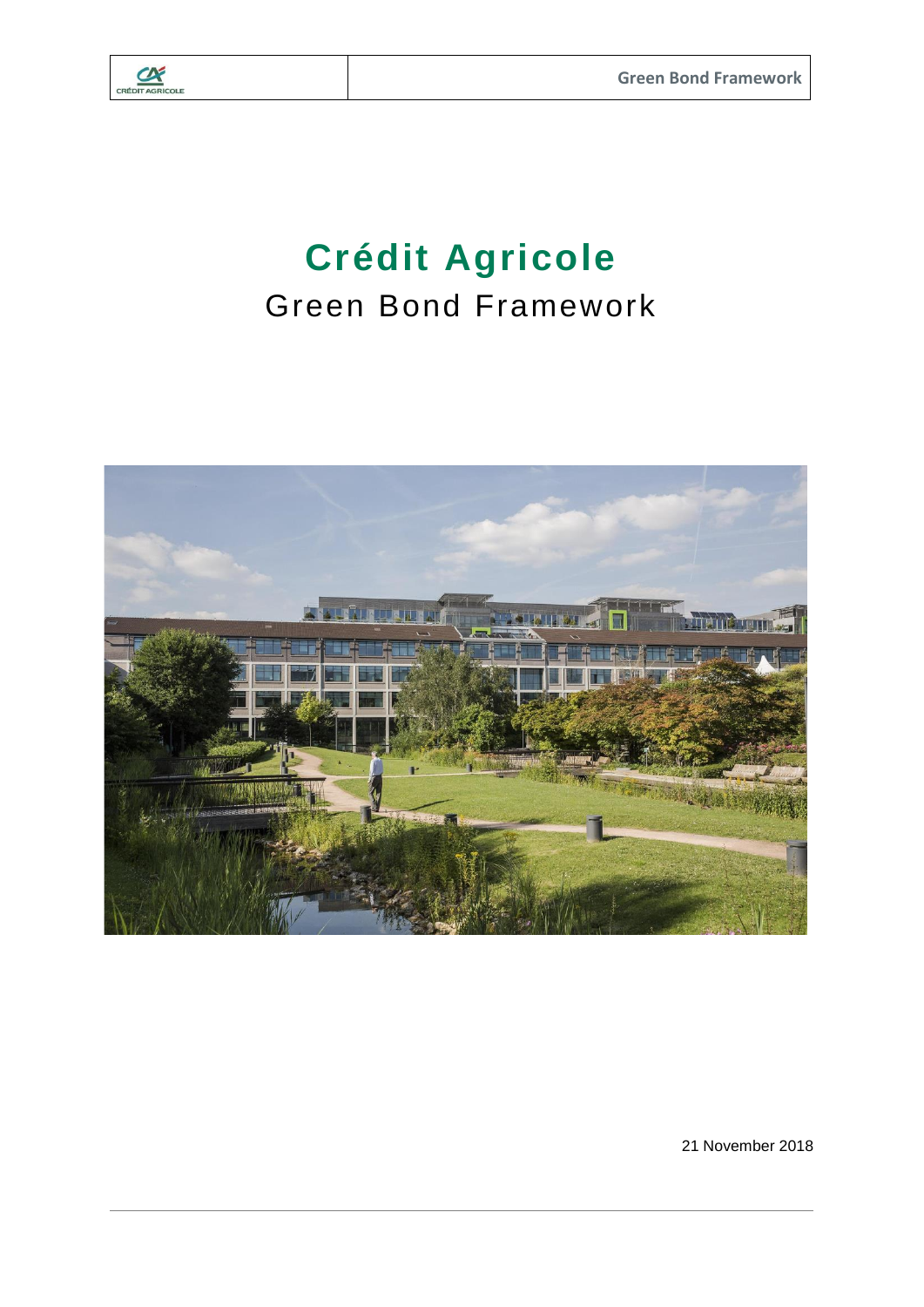

# Table of contents

| L  |           |                                                                                                  |  |
|----|-----------|--------------------------------------------------------------------------------------------------|--|
|    | А.        | Corporate Social Responsibility, a factor of sustainable performance of Crédit Agricole Group  3 |  |
|    | <b>B.</b> |                                                                                                  |  |
|    | C.        |                                                                                                  |  |
| Ш. |           | Application of the Green Bond Principles to Crédit Agricole Green Bond Framework                 |  |
|    | Α.        |                                                                                                  |  |
|    | <b>B.</b> |                                                                                                  |  |
|    | C.        |                                                                                                  |  |
|    | D.        |                                                                                                  |  |
| Ш. |           |                                                                                                  |  |
|    | Α.        |                                                                                                  |  |
|    | <b>B.</b> |                                                                                                  |  |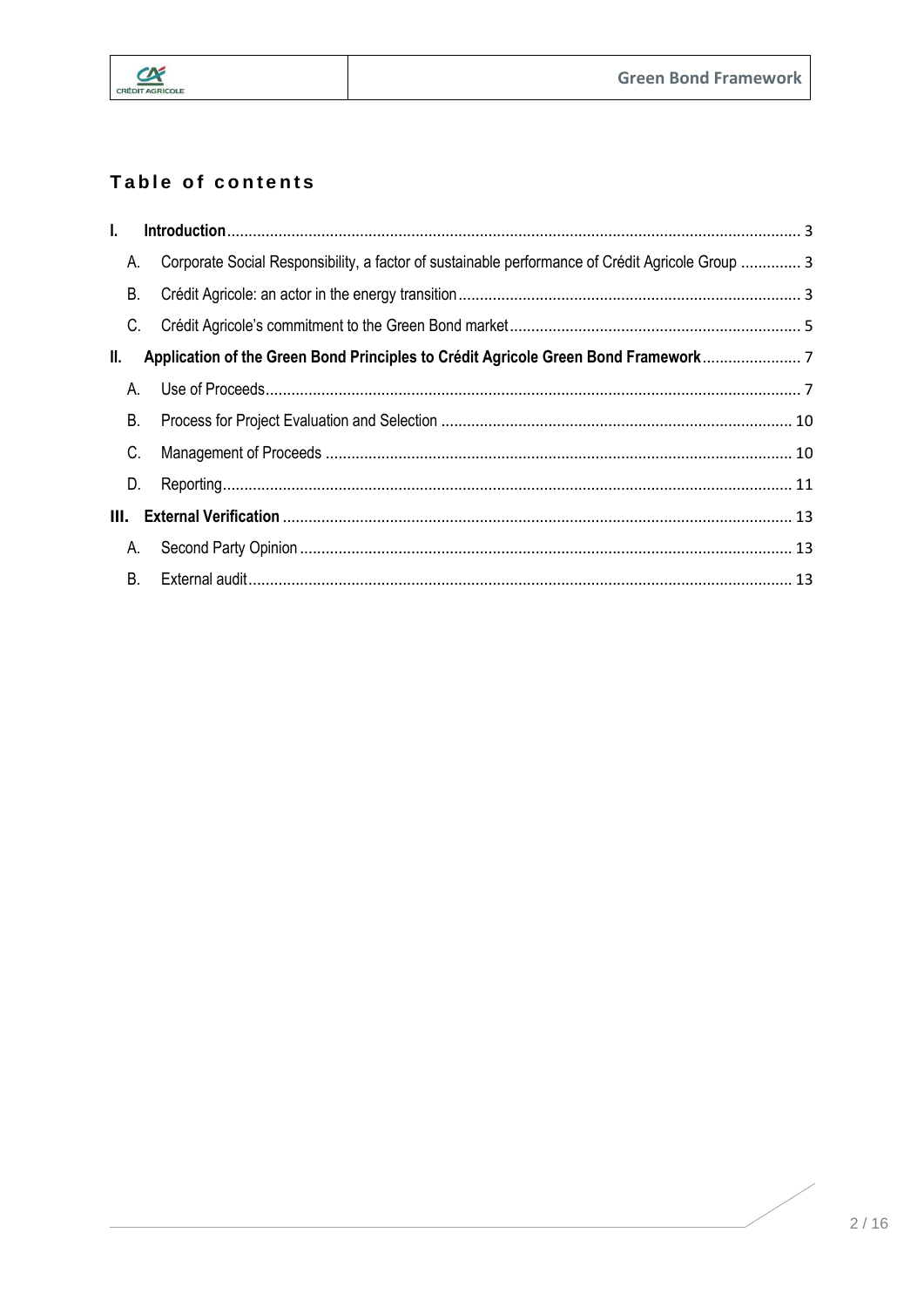

# <span id="page-2-0"></span>**I. Introduction**

## <span id="page-2-1"></span>A. Corporate Social Responsibility, a factor of sustainable performance of Crédit Agricole Group

Crédit Agricole serves 52 million customers worldwide, with customer focus, accountability and community support, the enduring values that have been its hallmark for 120 years. Led by its 139,000 engaged employees, the bank forges genuine partnerships with its customers.

The Crédit Agricole Group, with its cooperative and mutualist roots and history, possesses a DNA and governance that predispose it to investing in the resilience of the territories it works in, the sustainability of the projects in which it finances, the usefulness for its clients in the long term, and the sharing of the value created, with a particular emphasis on solidarity.

Crédit Agricole's Corporate Social Responsibility ("CSR") policy $^1$  lies at the heart of its identity. The policy shapes the actions of all business lines and is reflected by products and services. This commitment is a powerful innovation driver and a key factor the bank's overall performance.

The Executive Management has made the development of CSR a strategic priority for Crédit Agricole S.A. The aim is to carry out its banking and insurance activities responsibly and effectively in regards to its stakeholders, and assume its role as the leading financial partner of the French economy and its regions.

CSR has been one of the Group's strategic challenges since the "2010 Group Project". This importance was reaffirmed with the launch of its Medium-Term Plan, Strategic Ambition 2020<sup>2</sup>, in March 2016. The Group's decision-making bodies jointly defined and shared the CSR policy, which was formalised in 2014. It is revised each year on the basis of employee and external stakeholder consultation, so that its key challenges can be updated. The Group thereby ensures that its strategic decisions are in line with the expectations of stakeholders.

In 2017, the Group also mapped several ongoing actions that might contribute towards the United Nations Sustainable Development Goals ("SDGs"). Current discussions on the adaptation of CSR to all the business lines have revealed a need for greater clarity of the CSR strategy by focusing on three main areas: Ethics, Climate and Inclusion.

# B. Crédit Agricole: an actor in the energy transition

<span id="page-2-2"></span>Crédit Agricole is aware of the role it plays in the energy transition. The Group's leading position, business expertise, economic clout (€30 billion net banking income) and size are all good reasons for playing an active and on-going role in financing the transition to a low-carbon economy.

The Group's local presence, especially in France with the Crédit Agricole Regional banks and LCL, and in Italy with Cariparma, forms the key enforcing arms of its action in the field.

#### **Crédit Agricole energy transition objectives**

 $\overline{\phantom{a}}$ 

Crédit Agricole's main goal is to provide economic and financial support suited to all our customers' needs. This strategic goal is the core of the Group's CSR policy and the Regional banks' Cooperative and Territorial Pact<sup>3</sup>. To fulfil its goal and support its strategy, several objectives must be addressed:

<sup>1&</sup>lt;br><https://www.credit-agricole.com/en/responsible-and-committed/csr-a-factor-of-sustainable-performance-for-credit-agricole-group>

<sup>2&</sup>lt;br>https://www.credit-agricole.com/en/group/strategic-ambition-2020<br>3 https://www.credit-agricole.is/in/face/cr40-4200045/code.com

[https://www.creditagricole.info/fnca/ca10\\_1299815/pacte-cooperatif](https://www.creditagricole.info/fnca/ca10_1299815/pacte-cooperatif)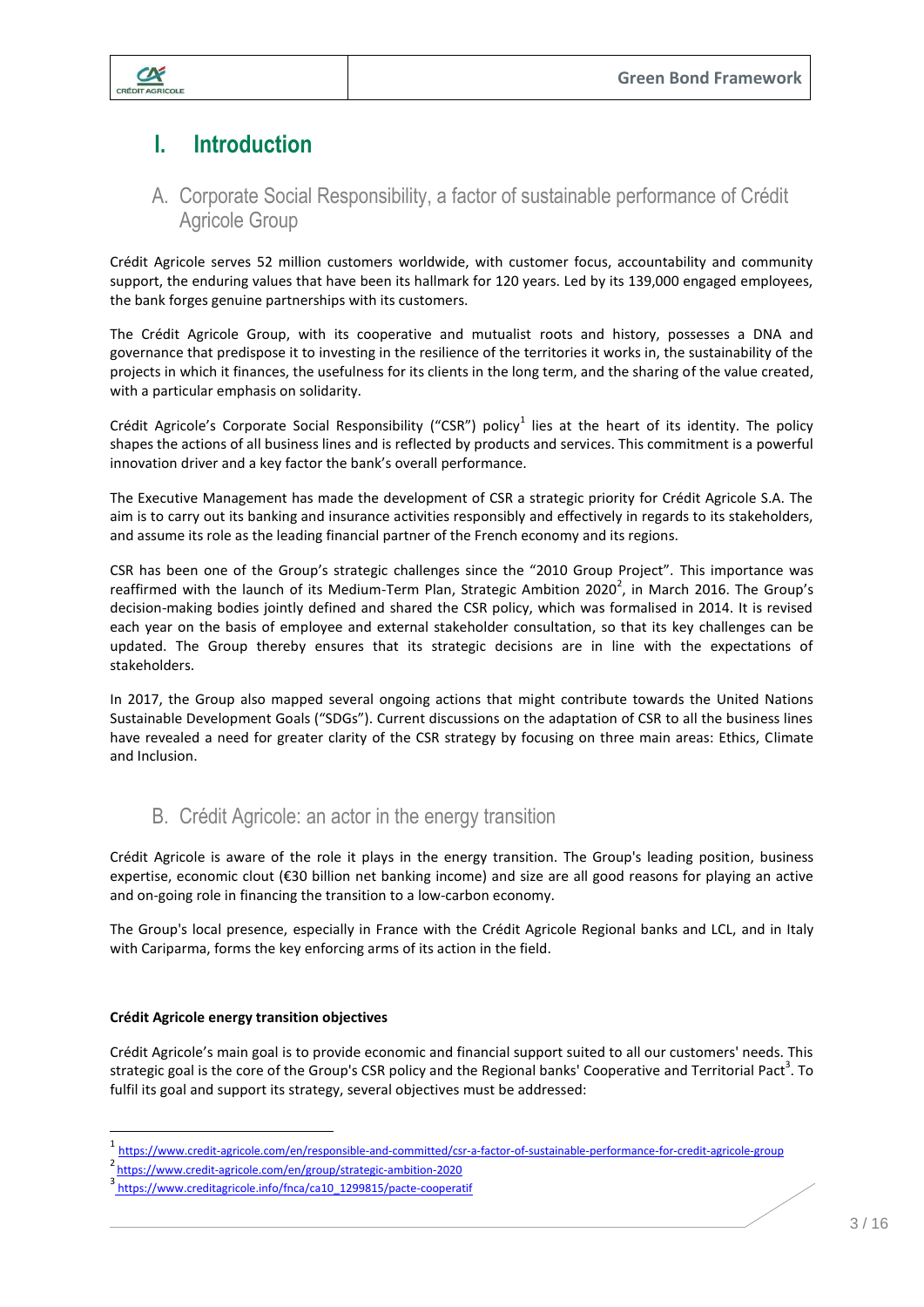

- Offer products and services that encourage customers to choose renewable energy, clean transport and lower energy consumption, and ultimately speed the transition to a low-carbon economy;
- Commit to a proactive approach for reducing  $CO<sub>2</sub>$  emissions tied to its financing and investments;
- Guide its customers decarbonizing their investment portfolios and savings accounts;
- Be there for all our customers individuals, farmers, professionals, businesses, public bodies—and be active in all our locations to support the energy transition.

Within the Paris Agreement momentum, the Group has committed itself to 5 targets by 2020:

- 1. Arrange €100 billion in new green financing via Crédit Agricole CIB
- 2. Provide €5 billion in financing for energy transition projects through Amundi's joint asset management companies with EDF and Agricultural Bank of China
- 3. Finance one-third of France's renewable energy and energy efficiency projects in particular with the Regional banks, LCL and Crédit Agricole Leasing & Factoring. With this objective, Crédit Agricole intends to double the level of renewable energy financing in France
- 4. Reduce direct greenhouse gas emissions by 15% over the 2016-2020 period and fully offset the direct footprint of Crédit Agricole S.A. and its subsidiaries with respect to energy and business travel through 2040
- 5. Invest €2 billion in cash in green bonds by end-2017 via Crédit Agricole S.A. and Crédit Agricole CIB

#### **Crédit Agricole climate and environment strategy**

Crédit Agricole aims to play an active role in advancing the shift to a low-carbon economy, predominantly through financing clean energy sources and low-carbon projects. Crédit Agricole's long-standing commitment to sustainability, as demonstrated by becoming a signatory of the United Nations Global Compact and the Equator Principles in 2003, combined with its teams' expertise, has made the Group a leader in climate finance.

In 2010, Crédit Agricole decided to make the "Energy Sources and Environmental Economics" sector one of its six growth drivers in its 2020 Medium-Term Plan—along with the "Housing", "Agriculture & Agri-food", "Health & Ageing", the "Marine" and "Tourism" sectors.

In 2016, Crédit Agricole joined the "Science Based Target" initiative founded by Carbon Disclosure Project (CDP), United Nations Global Compact, World Resources Institute and WWF. Participating companies agree to set greenhouse-gas emissions reduction targets to keep overall global warming to below 2°C.

Crédit Agricole's Climate Finance Strategy<sup>4</sup> incorporates environmental criteria into its products and services in order to step up the transition to a low-carbon economy and protect the environment. Leveraging on the expertise of several of its entities, including the Crédit Agricole Regional Banks, LCL, Cariparma, Crédit Agricole CIB, Crédit Agricole Assurances, Amundi, CAMCA Courtage, Crédit Agricole Leasing and Factoring, Unifergie, CAM Energie and Crédit Agricole Immobillier, the Group Climate Finance Strategy is based on the following four axes:

- 1. Manage the carbon and environmental footprint
- 2. Develop the group's presence in renewable energies
- 3. Assist clients in improving their energy and carbon performance
- 4. Attract responsible savings

 $\overline{a}$ 

<sup>4</sup> [https://www.credit-agricole.com/en/responsible-and-committed/csr-a-factor-of-sustainable-performance-for-credit-agricole](https://www.credit-agricole.com/en/responsible-and-committed/csr-a-factor-of-sustainable-performance-for-credit-agricole-group/climate-finance)[group/climate-finance](https://www.credit-agricole.com/en/responsible-and-committed/csr-a-factor-of-sustainable-performance-for-credit-agricole-group/climate-finance)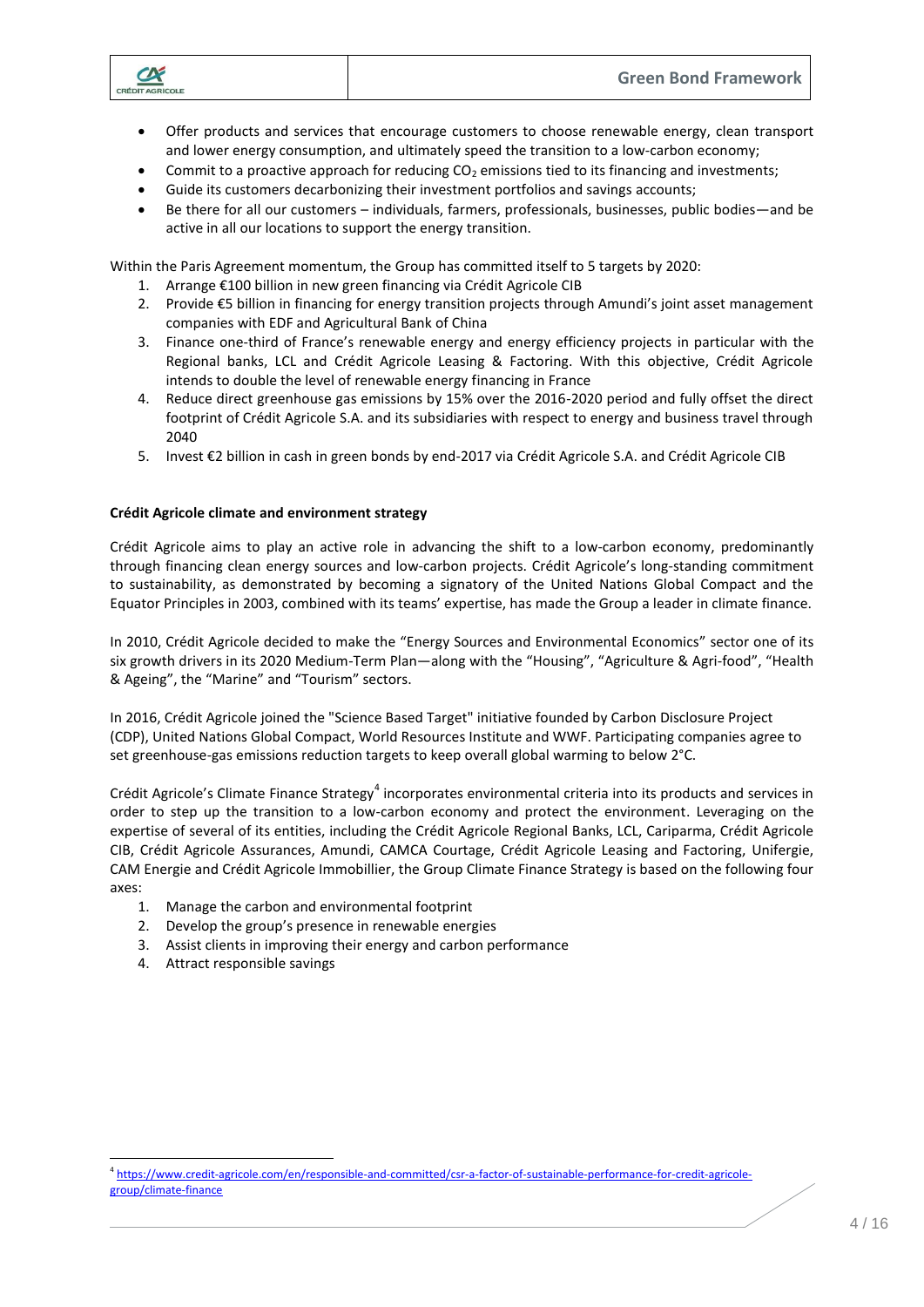

Within this Climate Finance Strategy, Crédit Agricole is implementing the following actions to address its carbon and environmental footprint:

- **Environment, Social and Governance ("ESG") risk analysis**:
	- o Systematically evaluate ESG risks when financing large companies.
	- $\circ$  Gradually include ESG risks in credit analysis for medium-sized companies and SMEs.
- **Dedicated Sector Policies have been** developed for sectors with the highest potential ESG impacts: weapons, energy (including oil and gas, shale gas, coal-fired power plants hydroelectric and nuclear power), mining and metals, transport (sea, land and air), transport infrastructure, real estate, forestry and palm oil<sup>5</sup>.
- Crédit Agricole is committed to reduce **its direct carbon footprint:**
	- o Reduce greenhouse gas emissions by 15% by 2020 from 2016 levels across energy, transportation and waste management.
	- o In 92% of Crédit Agricole facilities in metropolitan France, the electricity has been 100% sourced from renewable energies, since 2016.
	- $\circ$  Crédit Agricole annually offsets more than 30,000 tonnes of CO<sub>2</sub> through the Livelihoods Carbon Fund.
- **Indirect carbon footprint**:
	- $\circ$  Measure the carbon footprint of our portfolios and map the indirect carbon emissions related to loans and investments by sector and geographic location.
	- $\circ$  Crédit Agricole's estimated carbon footprint worldwide is 160 million tonnes of CO<sub>2</sub>.

#### C. Crédit Agricole's commitment to the Green Bond market

<span id="page-4-0"></span>Crédit Agricole is convinced that green finance, Green Bonds in particular, is instrumental to create new channels for the funding of the fight against climate change, as well as the promotion of the energy and environmental transition.

Crédit Agricole Group boasts a leading position in the Green Bond market, as several of its entities play an active role in the Green Bond markets worldwide. Indeed, Crédit Agricole is at the same time:

o **A Green Bond arranger**: in 2010, Crédit Agricole CIB created the Sustainable Banking team with the goal of advising the Bank's clients on projects integrating social and environmental features. Since then, Crédit Agricole CIB has become one of the top Green, Social and Sustainability Bonds arrangers worldwide. Since the inception of the market, Crédit Agricole CIB has thus leadmanaged more than 150 Green, Social and Sustainability Bonds, representing more than €120 billion equivalent (as of October 2018). In 2018, the bank was awarded the *Most impressive Bank for Green / SRI capital markets* by the Global Capital survey for the 5<sup>th</sup> year in a row.

#### o **A Green Bond investor** :

 $\overline{a}$ 

#### **Via Crédit Agricole S.A Treasury management**

At the occasion of the COP 21 in Paris in 2015, Crédit Agricole made a strong commitment towards the financing of the energy transition including the target to invest €2 billion of the Crédit Agricole Group's cash in Green Bonds. This target has been met at the end of 2017.

#### **Via Amundi, the asset manager of Crédit Agricole Group**

Amundi is a leading investor in Green, Social and Sustainability Bonds and a pioneer of the market, having created several dedicated Green Bond funds since 2017. More recently, Amundi and the International Finance Corporation (IFC), a World Bank body, have joined forces to launch a Green Bond fund focusing on issuance by financial institutions in emerging markets.

<sup>&</sup>lt;sup>5</sup> Crédit Agricole Sector Policies can be found at: [https://www.credit-agricole.com/en/responsible-and-committed/csr-a-factor-of](https://www.credit-agricole.com/en/responsible-and-committed/csr-a-factor-of-sustainable-performance-for-credit-agricole-group/our-sector-policies)[sustainable-performance-for-credit-agricole-group/our-sector-policies](https://www.credit-agricole.com/en/responsible-and-committed/csr-a-factor-of-sustainable-performance-for-credit-agricole-group/our-sector-policies)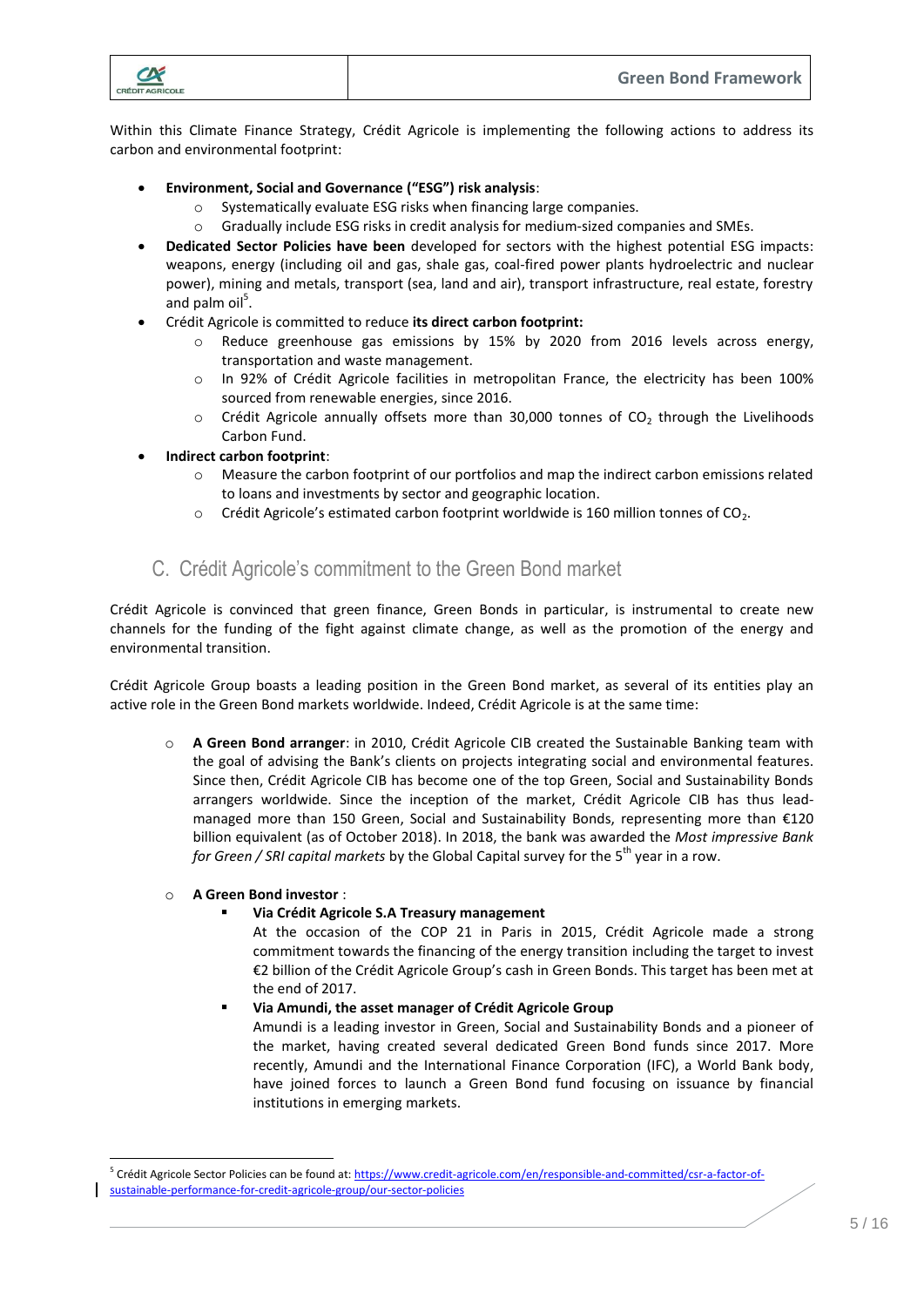

o **A Green Bond issuer**: in 2013, Crédit Agricole CIB developed a programme of "Green Notes" issuance dedicated to funding environmental projects. The Crédit Agricole CIB Green Notes Framework is aligned with the four pillars of the *Green Bond Principles*. Since its creation, Green Notes have financed more than €1.5 billion of green loans.

Crédit Agricole also contributes actively to the Green Bond market promotion and governance:

- o **Co-founder of the Green Bond Principles ("GBP")**: along with three other international investment banks, Crédit Agricole CIB led the initiative that resulted in 2014 in the publication of the GBP, a set of voluntary principles aimed at promoting a common approach for issuing Green Bonds issuance. Crédit Agricole CIB remains a member of the GBP Executive Committee in 2018.
- o **Member of Paris Finance for Tomorrow**: Crédit Agricole CIB is one of the Group's member and part of the Green Bond Working Group<sup>6</sup>.
- o **Member of the EU Technical Expert Group (TEG)**: in June 2018, the European Union launched, the Technical Expert Group to assist the EU in creating a EU taxonomy to define environmentally sustainable economic activities. A Crédit Agricole CIB representative is a member of the TEG, representing the European Association of Co-operative Banks.

In this context, Crédit Agricole is naturally well positioned to establish a Green Bond Framework at the Group level. This Framework will contribute to accelerate the financing of green projects and assets by the relevant Crédit Agricole Group entities.

 $\overline{a}$ 6 <https://financefortomorrow.com/>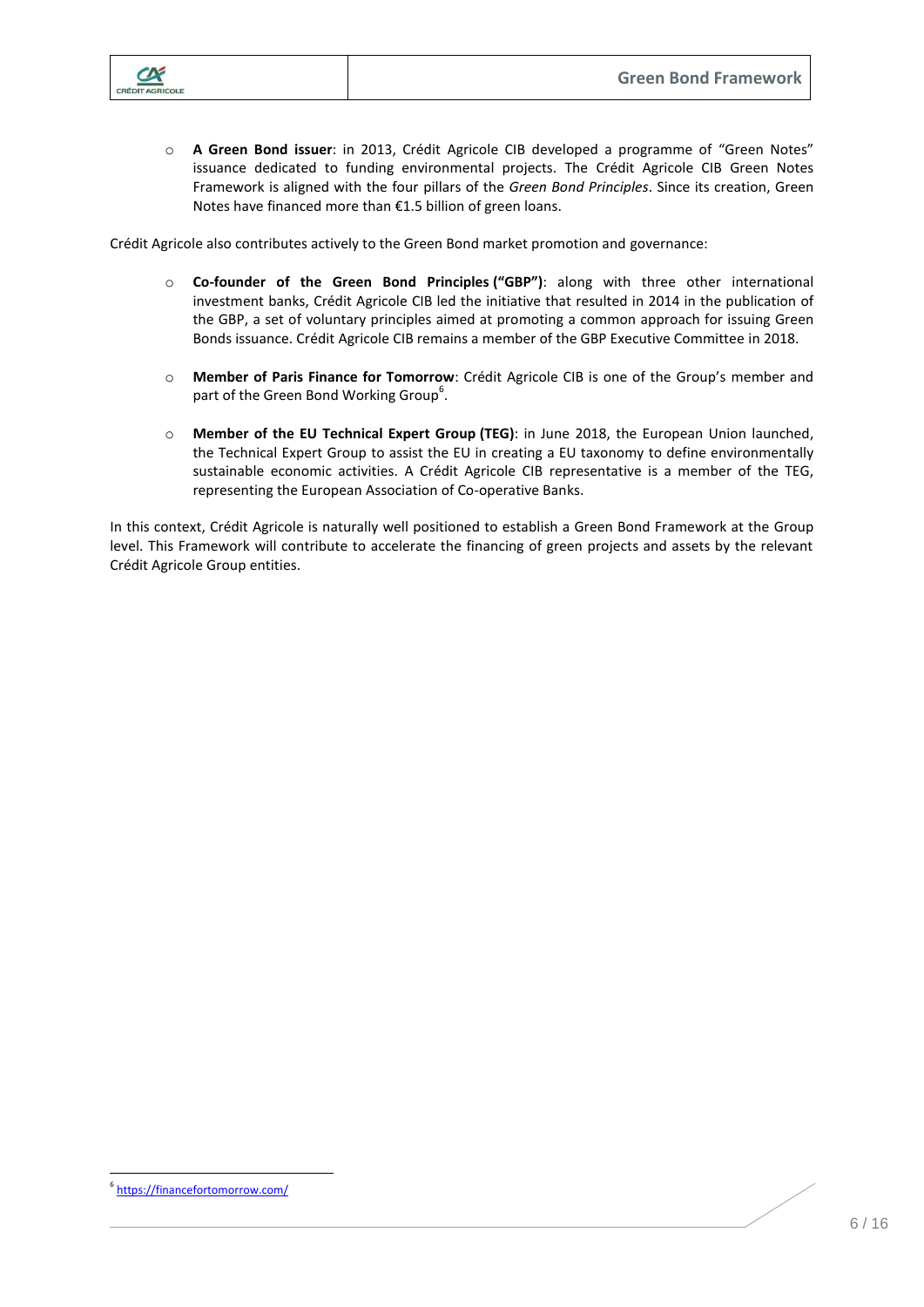

# <span id="page-6-0"></span>**II. Application of the Green Bond Principles to Crédit Agricole Green Bond Framework**

Crédit Agricole Green Bond Framework aligns with the 2018 edition of the *Green Bond Principles ("GBP")* and follows its four core components:

- A. Use of Proceeds
- B. Process for Project Evaluation and Selection
- C. Management of proceeds
- D. Reporting

This Green Bond Framework serves as the reference document for the Green Bond issues of all Crédit Agricole Group entities: Crédit Agricole S.A., the Crédit Agricole Regional banks, their subsidiaries and refinancing vehicles (together referred as "Crédit Agricole"). In particular, this Green Bond Framework replaces the one published by Crédit Agricole CIB in 2013 and now serves as the reference framework for all new Crédit Agricole CIB Green Notes issues.

The Crédit Agricole Green Bond Framework allows the relevant Crédit Agricole Group entities to issue Green Bonds under different formats, including public or private placements, senior non-preferred bonds, senior preferred unsecured and secured bonds (such as covered bonds, ABS and RMBS).

#### A. Use of Proceeds

<span id="page-6-1"></span>The proceeds of each Crédit Agricole Green Bond will be used exclusively to finance and re-finance, in whole or in part, loans and investments ("Eligible Green Assets") that provide clear environmental benefit in line with Crédit Agricole's Climate Finance Strategy and Sector Policies.

Crédit Agricole S.A. will allocate the proceeds of its Green Bonds to Eligible Green Assets booked on its own balance-sheet or on the balance-sheet of any of Crédit Agricole Group entities, as the case may be. Other Crédit Agricole Group issuers will allocate the proceeds of their own Green Bonds solely to Eligible Green Assets booked on their own balance-sheets<sup>7</sup>. For the avoidance of doubt, this also applies to Crédit Agricole CIB.

The combination of all the Eligible Green Assets earmarked by each Crédit Agricole Group entities will compose the Eligible Green Asset portfolio ("Green Portfolio") and will be consolidated at Group level.

The total amount of outstanding Green Bonds issued by all Crédit Agricole Group entities together with any dedicated third-party Green funding (such as the use of EIB's thematic Green envelopes)<sup>8</sup> shall be lower than the amount of the Green Portfolio at all times.

The proceeds of the Green Bond issuance in accordance with Crédit Agricole Green Bond Framework will be earmarked to the following "Eligible Categories":

- 1. Renewable energy
- 2. Green buildings

 $\overline{a}$ 

- 3. Energy efficiency
- 4. Clean transportation
- 5. Waste and water management
- 6. Sustainable agriculture and forest management

<sup>&</sup>lt;sup>7</sup> For the Group's entities issuing Covered Bonds, the Eligible Green Assets may also be included in the cover pool collateral.

 ${}^{8}$  To the extent that they are financing Eligible Green Assets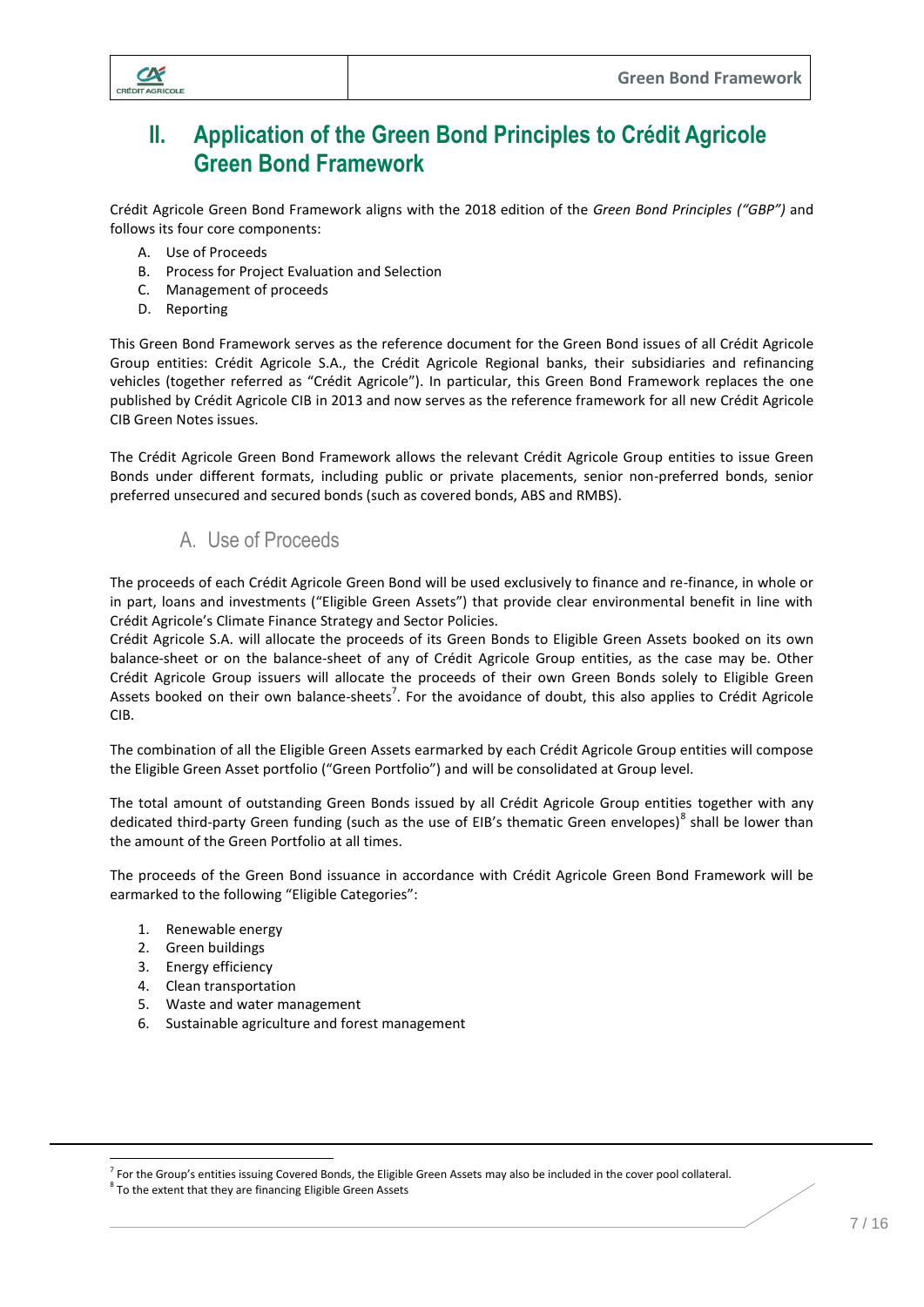

# **Eligible Categories Eligibility criteria**

| 1. Renewable energy                                         |                                                                                                                                                                                                                                                                                                                                                                                                                                                                                                             |                                                                                                                                                                                                                                                                                                                                          |  |  |
|-------------------------------------------------------------|-------------------------------------------------------------------------------------------------------------------------------------------------------------------------------------------------------------------------------------------------------------------------------------------------------------------------------------------------------------------------------------------------------------------------------------------------------------------------------------------------------------|------------------------------------------------------------------------------------------------------------------------------------------------------------------------------------------------------------------------------------------------------------------------------------------------------------------------------------------|--|--|
| <b>Environmental benefits:</b><br>Climate change mitigation | Main Objectives:                                                                                                                                                                                                                                                                                                                                                                                                                                                                                            | <b>GHG emissions reduction</b>                                                                                                                                                                                                                                                                                                           |  |  |
| Renewable energy<br>generation                              | and maintenance of the following renewable energy generation sources:<br>Onshore and offshore wind energy<br>$\bullet$<br>Solar energy<br>$\bullet$<br>Geothermal energy (with direct emissions $\leq 100$ g CO <sub>2</sub> e/kWh)<br>$\bullet$<br>Biomass energy (with direct emissions $\leq 100$ g CO <sub>2e</sub> /kWh)<br>$\circ$<br>marshy areas)<br>$\circ$<br>not suitable for human consumption<br>$\circ$<br>$\circ$<br>to fossil fuel transport)<br>Waste-to-energy (such as methanation unit) | Loans to finance equipment, development, manufacturing, construction, operation, distribution<br>not originating from fields resulting reconverted carbon sinks (such as forests,<br>not originating from high diversity fields (such as primary forests)<br>and only channelled through sustainable transport means (excessive recourse |  |  |
| <b>Green buildings</b><br>2.                                |                                                                                                                                                                                                                                                                                                                                                                                                                                                                                                             |                                                                                                                                                                                                                                                                                                                                          |  |  |
| <b>Environmental benefits:</b><br>Climate change mitigation | Main Objectives:<br><b>Energy savings</b>                                                                                                                                                                                                                                                                                                                                                                                                                                                                   | <b>GHG emissions reduction</b>                                                                                                                                                                                                                                                                                                           |  |  |
| Residential                                                 | Loans or investments to finance new or existing residential buildings aligned with current<br>environmental regulation and belonging to the top 15% of the most carbon efficient buildings (kg<br>$CO2e/m$ sq.) in their respective countries                                                                                                                                                                                                                                                               |                                                                                                                                                                                                                                                                                                                                          |  |  |
| Commercial                                                  | Loans to finance new or recently constructed buildings belonging to the top 15% of the most<br>carbon efficient buildings (kg $CO2e/m$ sq.) in their respective countries or that have obtained<br>following Green Building certifications (or equivalent):<br>LEED: $[≥ "Gold"]$<br>$\bullet$<br>BREEAM: [≥ "Very Good"]<br>HQE: [≥ "Very Good"]                                                                                                                                                           |                                                                                                                                                                                                                                                                                                                                          |  |  |
| <b>Energy efficiency</b><br>3.                              |                                                                                                                                                                                                                                                                                                                                                                                                                                                                                                             |                                                                                                                                                                                                                                                                                                                                          |  |  |
| <b>Environmental benefits:</b><br>Climate change mitigation | <b>Main Objectives:</b><br><b>Energy savings</b>                                                                                                                                                                                                                                                                                                                                                                                                                                                            | <b>GHG emissions reduction</b>                                                                                                                                                                                                                                                                                                           |  |  |
| Improving building energy<br>efficiency                     | Loans to finance energy efficiency works, i.e.:<br>Central heating systems renovation<br>Hydraulic pumps and other geothermal energy systems<br>٠<br>Highly energy efficient glazing<br>٠<br>Insulation retrofitting<br>Thermostatic valves<br>Solar panels<br>Energy audits                                                                                                                                                                                                                                |                                                                                                                                                                                                                                                                                                                                          |  |  |
| Electricity consumption<br>optimisation                     | fleet                                                                                                                                                                                                                                                                                                                                                                                                                                                                                                       | Loans to finance equipment, development, acquisition and maintenance of electric equipment                                                                                                                                                                                                                                               |  |  |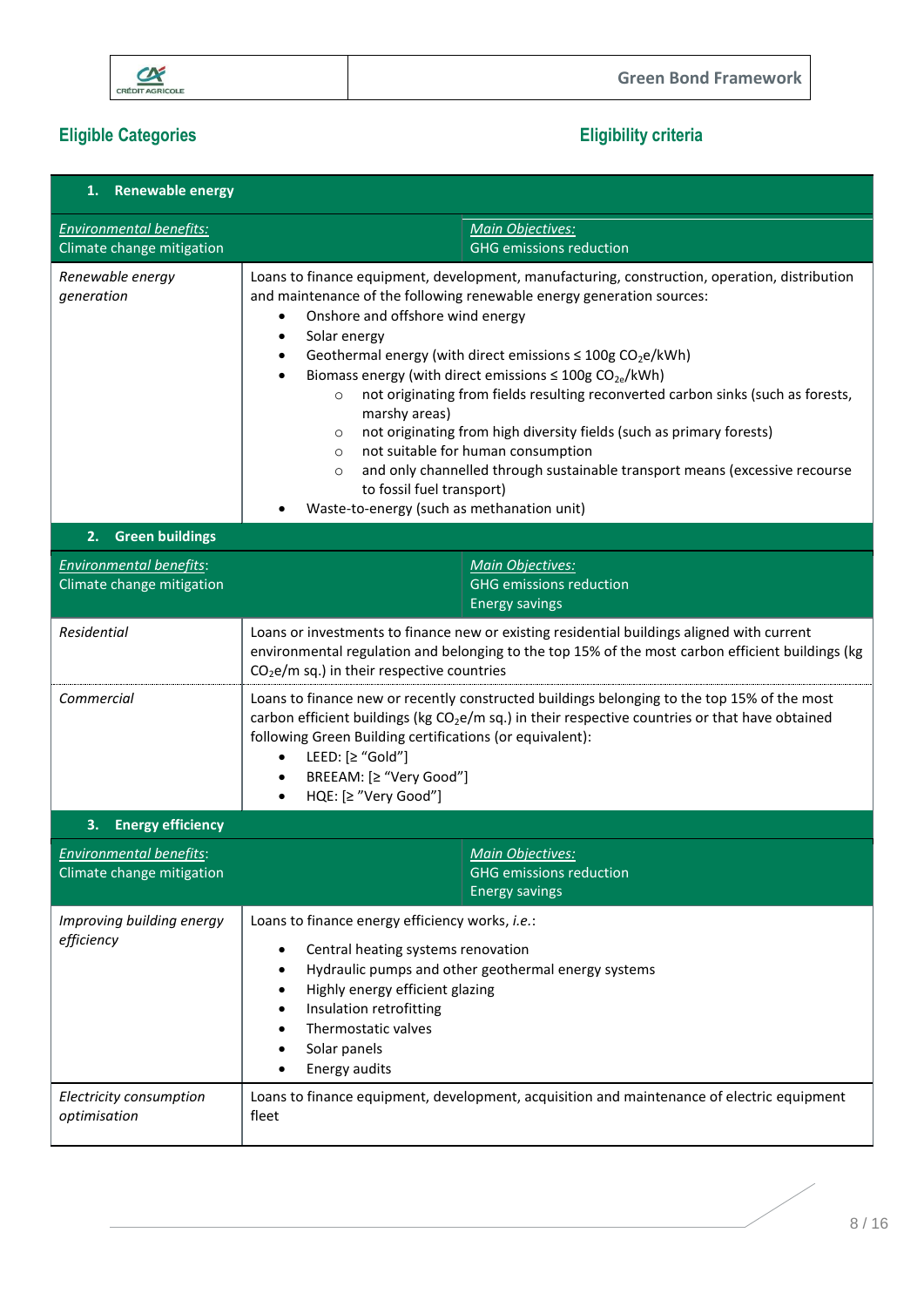|                                                                                                                |                                                                                                                                                                                                                                                                                                                                                                                                                                                                                                                                                                                             | <b>Green Bond Framework</b>                                                                                                                                                                                                                                                      |  |  |  |
|----------------------------------------------------------------------------------------------------------------|---------------------------------------------------------------------------------------------------------------------------------------------------------------------------------------------------------------------------------------------------------------------------------------------------------------------------------------------------------------------------------------------------------------------------------------------------------------------------------------------------------------------------------------------------------------------------------------------|----------------------------------------------------------------------------------------------------------------------------------------------------------------------------------------------------------------------------------------------------------------------------------|--|--|--|
| Energy efficiency in energy<br>distribution                                                                    | supporting the integration of renewable energy:<br>Smart grids<br>٠<br>energy capture)<br>Energy storage systems                                                                                                                                                                                                                                                                                                                                                                                                                                                                            | Loans to finance equipment, development, fabrication, construction, operation and distribution<br>and maintenance of energy distribution networks, exclusively required for connecting or<br>District heating networks (geothermal heat pumps and district heating networks with |  |  |  |
| 4. Clean transportation                                                                                        |                                                                                                                                                                                                                                                                                                                                                                                                                                                                                                                                                                                             |                                                                                                                                                                                                                                                                                  |  |  |  |
| <b>Environmental benefits:</b><br>Climate change mitigation                                                    |                                                                                                                                                                                                                                                                                                                                                                                                                                                                                                                                                                                             | <b>Main Objectives:</b><br><b>GHG</b> emissions reduction                                                                                                                                                                                                                        |  |  |  |
| Clean vehicles                                                                                                 | Loans to finance the development, construction or acquisition of:<br>Light or heavy private electric vehicles: hybrid (with direct emissions $\leq$ 85g CO <sub>2</sub> /pkm for<br>light vehicles), hydrogen, biogas and excluding biofuels (biodiesel and bioethanol)<br>Clean maritime transport vehicles (electric, hybrid and any type of non-fossil fuel boats,<br>$\bullet$<br>exclusion for the transport of fossil fuels)<br>Rolling stock (electric locomotives, metro, tramways, wagons and excluding rolling<br>$\bullet$<br>stocks dedicated to the transport of fossil fuels) |                                                                                                                                                                                                                                                                                  |  |  |  |
| Public transportation                                                                                          | Loans to finance public transportation conception, development, construction, acquisition and<br>maintenance of transport equipment, infrastructure and network                                                                                                                                                                                                                                                                                                                                                                                                                             |                                                                                                                                                                                                                                                                                  |  |  |  |
| Transport infrastructures                                                                                      | dedicated to low carbon transport:<br>Charging infrastructure for electric vehicles<br>communication tools)                                                                                                                                                                                                                                                                                                                                                                                                                                                                                 | Loans to finance the conception, development, construction and maintenance of infrastructure<br>Railway extensions (with the exception of lines dedicated to transport of fossil fuel<br>Low-carbon dedicated infrastructure (IT infrastructure updates, signalling,             |  |  |  |
| 5. Waste and waste management                                                                                  |                                                                                                                                                                                                                                                                                                                                                                                                                                                                                                                                                                                             |                                                                                                                                                                                                                                                                                  |  |  |  |
| <b>Environmental benefits:</b><br>Climate change mitigation and adaptation<br>Pollution prevention and control |                                                                                                                                                                                                                                                                                                                                                                                                                                                                                                                                                                                             | Main Objectives:<br>Flood prevention<br>Resource quality preservation<br>Water access security                                                                                                                                                                                   |  |  |  |
| Waste and water<br>management                                                                                  | Loans to finance the equipment, development, fabrication, operation and maintenance of<br>diverse water and waste management projects, i.e.:<br>Water recycling and waste water treatment facilities<br>Water distribution systems with improved efficiency/quality<br>Urban drainage systems<br>$\bullet$<br>Flood mitigation infrastructure (such as anti-filtration infrastructure)<br>$\bullet$<br>Water storage facilities                                                                                                                                                             |                                                                                                                                                                                                                                                                                  |  |  |  |
| Sustainable agriculture and forest management<br>6.                                                            |                                                                                                                                                                                                                                                                                                                                                                                                                                                                                                                                                                                             |                                                                                                                                                                                                                                                                                  |  |  |  |
| <b>Environmental benefits:</b><br>Climate change mitigation<br><b>Biodiversity preservation</b>                |                                                                                                                                                                                                                                                                                                                                                                                                                                                                                                                                                                                             | <b>Main Objectives:</b><br><b>GHG</b> emissions reduction<br>Resource quality preservation                                                                                                                                                                                       |  |  |  |
| Agriculture, management<br>of forests and lands                                                                | Loans to finance sustainable management of natural resources, i.e.:<br>Certified forests (FSC, PEFC or equivalent)<br>$\bullet$<br>Certified organic agriculture (EU or Bio)<br>$\bullet$<br>Investment in protected areas (regional natural parks)<br>$\bullet$                                                                                                                                                                                                                                                                                                                            |                                                                                                                                                                                                                                                                                  |  |  |  |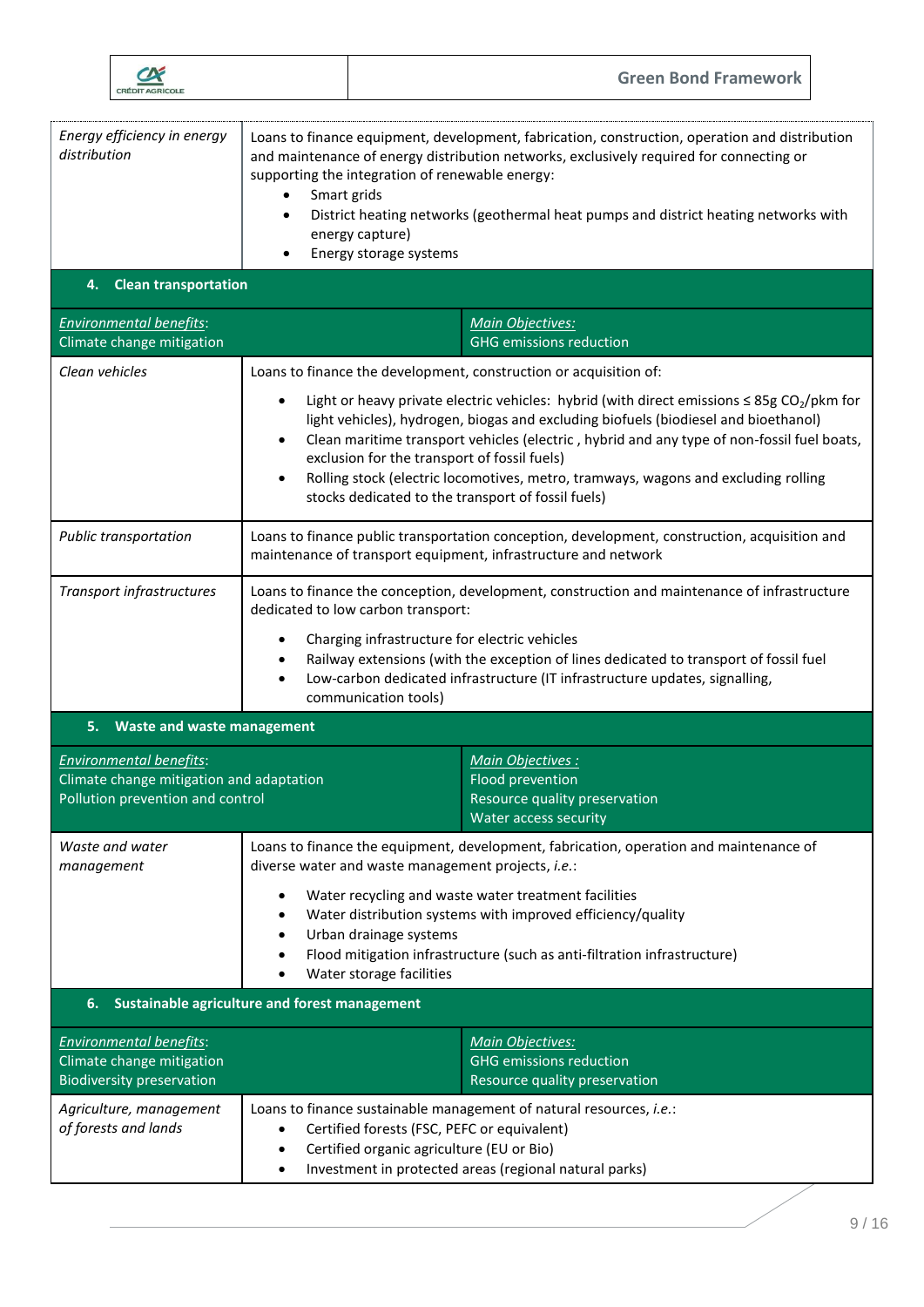

# B. Process for Project Evaluation and Selection

<span id="page-9-0"></span>All Green Eligible Assets comply with Crédit Agricole standard credit process, which includes compliance with the Crédit Agricole Group CSR policy and dedicated Sector Policies, as well as compliance to any applicable regulatory environmental and social requirements.

The dedicated ESG risk analysis is performed at each business entity level, when appropriate in the strength of ESG analysis provided by extra-financial agencies, in connection with the Group's CSR management team.

Crédit Agricole has set-up a dedicated Green Bond Committee ("GBC") to manage the Process for Project Evaluation and Selection which meets at least on a quarterly basis. It includes:

- Head of Crédit Agricole Group CSR
- Head of Crédit Agricole Group Treasurer
- Head of Crédit Agricole Group Medium/Long Term Funding
- A Senior Manager from Crédit Agricole Regional banks
- A Senior Manager from each entity contributing to the Green Portfolio

The GBC composition may evolve to include in particular other entities from Crédit Agricole Group contributing to Eligible Green Assets in accordance with this Framework.

Furthermore, a Green Project Group has been designed, under the supervision of the Green Bond Committee, to be responsible for the analysis and identification process of the potential Eligible Green Assets. The Green Project Group will advise the different entities of Crédit Agricole Group on the implementation of the identification of the Eligible Green Assets in the internal information systems. It will meet on a regular basis or at the request of any relevant entity of the Crédit Agricole Group. The Project Group is composed of representatives from the teams in charge of the identification and monitoring of Eligible Green Assets within Crédit Agricole CIB, Crédit Agricole S.A. and relevant Crédit Agricole Group entities.

The Process for Project Evaluation and Selection proceeds as follows:

- The relevant entities of the Crédit Agricole Group carry out a pre-selection of potential Eligible Green Assets, as detailed in the Use of Proceeds section
- The potential Eligible Green Assets are submitted by the different Crédit Agricole Group entities to the Green Bond Committee. The GBC verifies the alignment of the pre-selected assets with the eligibility criteria and selects the Green Eligible Assets constituting the Green Portfolio.
- Under the supervision of the Green Project Group, the Eligible Green Assets are clearly identified within Crédit Agricole's internal information system.
- The Green Bond Committee has also the responsibility to exclude financing of nuclear activities, weapons and all activities mostly dedicated to fossil fuel.

The on-going analysis and monitoring of ESG controversies are realised by the CSR team of each relevant entity. If a Green Asset becomes subject to an ESG controversy, the CSR team will report it immediately to the Green Bond Committee, which will decide on the exclusion of the Green Eligible Asset in the Green Portfolio at the next Green Bond Committee.

#### C. Management of Proceeds

<span id="page-9-1"></span>Crédit Agricole's Treasury and Medium/Long Term Funding team is in charge of monitoring the allocation of the proceeds to the Eligible Green Assets on a nominal equivalence basis, as well as managing the Green Portfolio.

Crédit Agricole has set up an internal information system enabling the tracking the allocation of the Green Bonds proceeds until their maturity.

On a quarterly basis, the Green Bond Committee ensures that the total amount of funds raised via Green Bonds, together with any dedicated third-party Green funding, is lower than the total amount of Green Eligible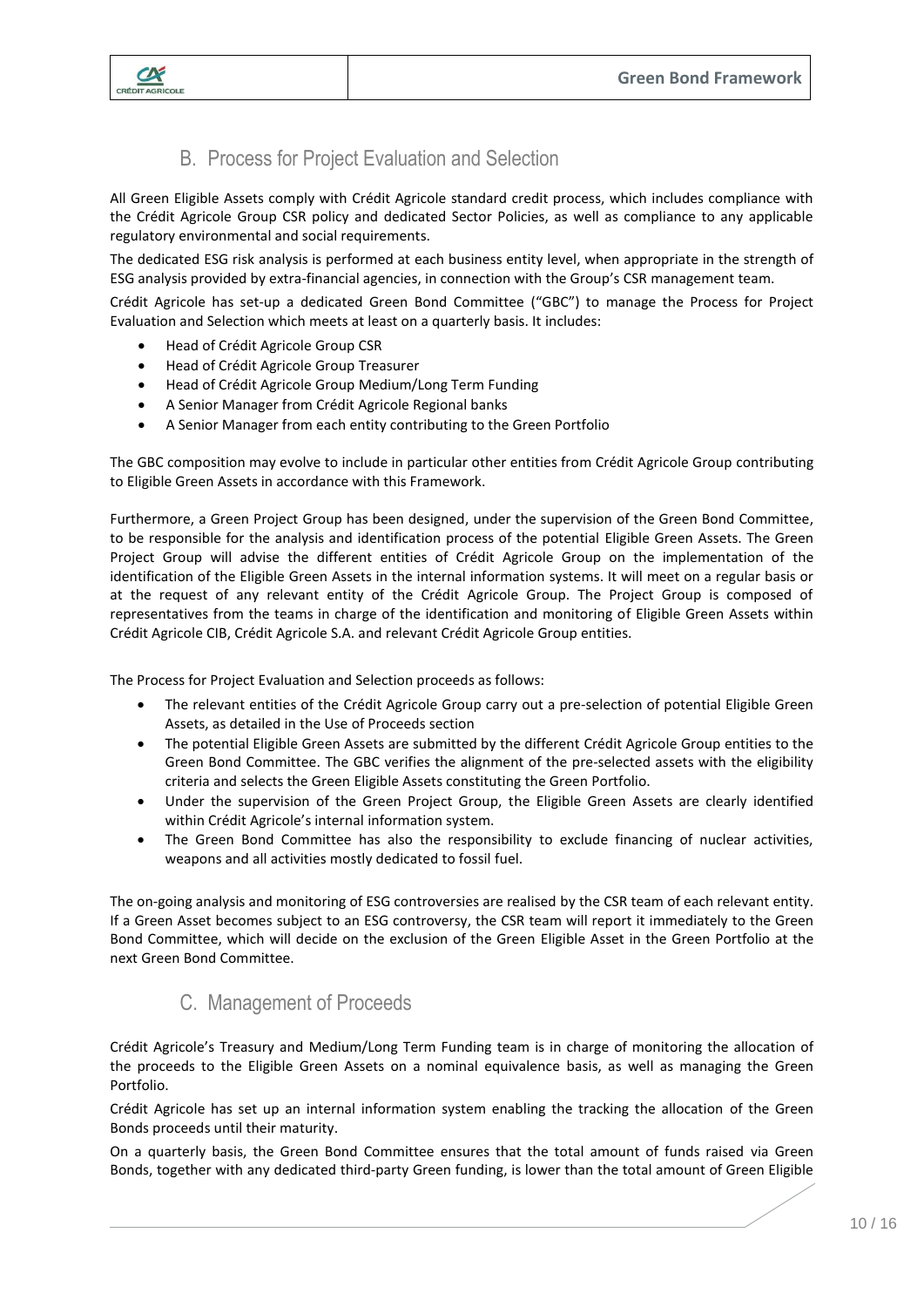

Assets in the Green Portfolio. To ensure the continuous respect of this commitment and taking into account the potential evolution of the Eligible Green Assets, the amount of the Green Portfolio will always exceed the amount of the Green Bonds issued by a factor of 30%. In practice, this implies that amortised or redeemed Eligible Green Assets are replaced by new Eligible Green Assets.

Pending the full allocation of the proceeds or in the unlikely case of insufficient Eligible Green Assets, Crédit Agricole commits to hold the funds in the Group's Treasury in accordance with the Group's internal general policy and to the extent possible, to invest them in Green Bonds.

# D. Reporting

<span id="page-10-0"></span>Crédit Agricole will publish an annual Green Bond report on Crédit Agricole S.A. website, detailing both the allocation of the net proceeds of the Green Bonds and the environmental impact of the Eligible Green Assets included in the Green Portfolio.

Moreover, Crédit Agricole shall communicate any material evolution of the Green Portfolio composition on adhoc basis.

#### **1. Allocation reporting**

Crédit Agricole will publish an annual report on the use of the Green Bonds' net proceeds until maturity. This report will detail:

- The total amount of the Green Bonds issued at Crédit Agricole Group level and each relevant entity
- The total amount of Green Bond proceeds allocated to the Green Portfolio
- An analysis of the Green Portfolio by Eligible Categories and by Crédit Agricole Group entity
- The potential amount of unallocated proceeds, if any

Crédit Agricole intends to communicate the average origination timeframe of the Eligible Green Asset for each entity.

In the case of a Green Bond issuance from other Crédit Agricole Group entities than Crédit Agricole S.A, the allocation reporting of such entities will also be integrated in Crédit Agricole S.A allocation reporting.

#### **2. Impact reporting**

Crédit Agricole commits to publish an annual report on the environmental impact of its Green Portfolio by using where available the following environmental indicators aggregated by Eligible Category and entity.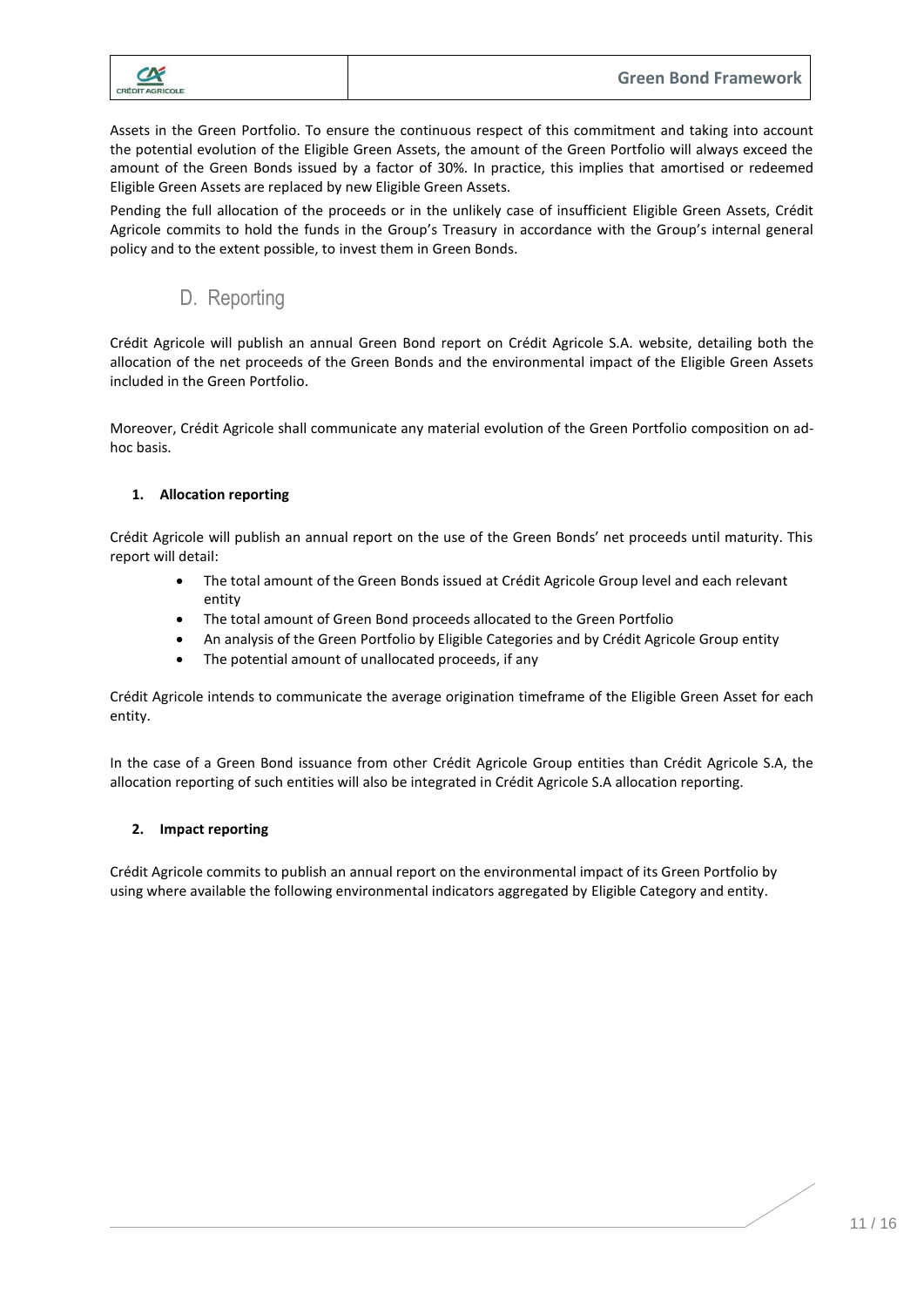| <b>Eligible Categories</b>                              | <b>Output indicators</b>                                                                                                                                                                                                                              | <b>Impact indicators</b>                                                                                     |
|---------------------------------------------------------|-------------------------------------------------------------------------------------------------------------------------------------------------------------------------------------------------------------------------------------------------------|--------------------------------------------------------------------------------------------------------------|
| <b>Renewable Energy</b>                                 | Capacity installed (MW)<br>$\circ$<br>Expected renewable energy<br>$\circ$<br>generation (MWh/year)                                                                                                                                                   |                                                                                                              |
| <b>Green Buildings</b>                                  | Commercial real estate assets by<br>$\circ$<br>certification type (%) and year of<br>certification<br>Average energy performance level<br>$\circ$<br>of the dwellings financed<br>(kWh/m <sup>2</sup> /year)                                          | Annual avoided                                                                                               |
| <b>Energy Efficiency</b>                                | <b>Expected energy savings</b><br>$\circ$<br>(MWh/year)<br>Storage capacity (MWh)<br>$\circ$                                                                                                                                                          | $\circ$<br>GHG emissions (in<br>tCO <sub>2</sub> e/year)                                                     |
| <b>Clean Transportation</b>                             | Number of passengers<br>$\circ$<br>transported annually<br>Tons of goods transported<br>$\circ$<br>annually<br>Number of electrical vehicles<br>$\Omega$<br>financed annually<br>Kilometers of infrastructure<br>$\Omega$<br>constructed or renovated |                                                                                                              |
| <b>Waste and Water</b><br>Management                    | Waste and water management<br>$\circ$<br>technology type                                                                                                                                                                                              | Volume of treated<br>$\Omega$<br>water $(m^3$ /year)<br>Volume of treated<br>$\Omega$<br>waste $(m^3$ /year) |
| Sustainable Agriculture and<br><b>Forest Management</b> | Number of agricultural business<br>$\circ$<br>financed<br>Total surface financed (ha)<br>$\circ$                                                                                                                                                      | Volume of<br>$\Omega$<br>farming input<br>avoided (t/year)                                                   |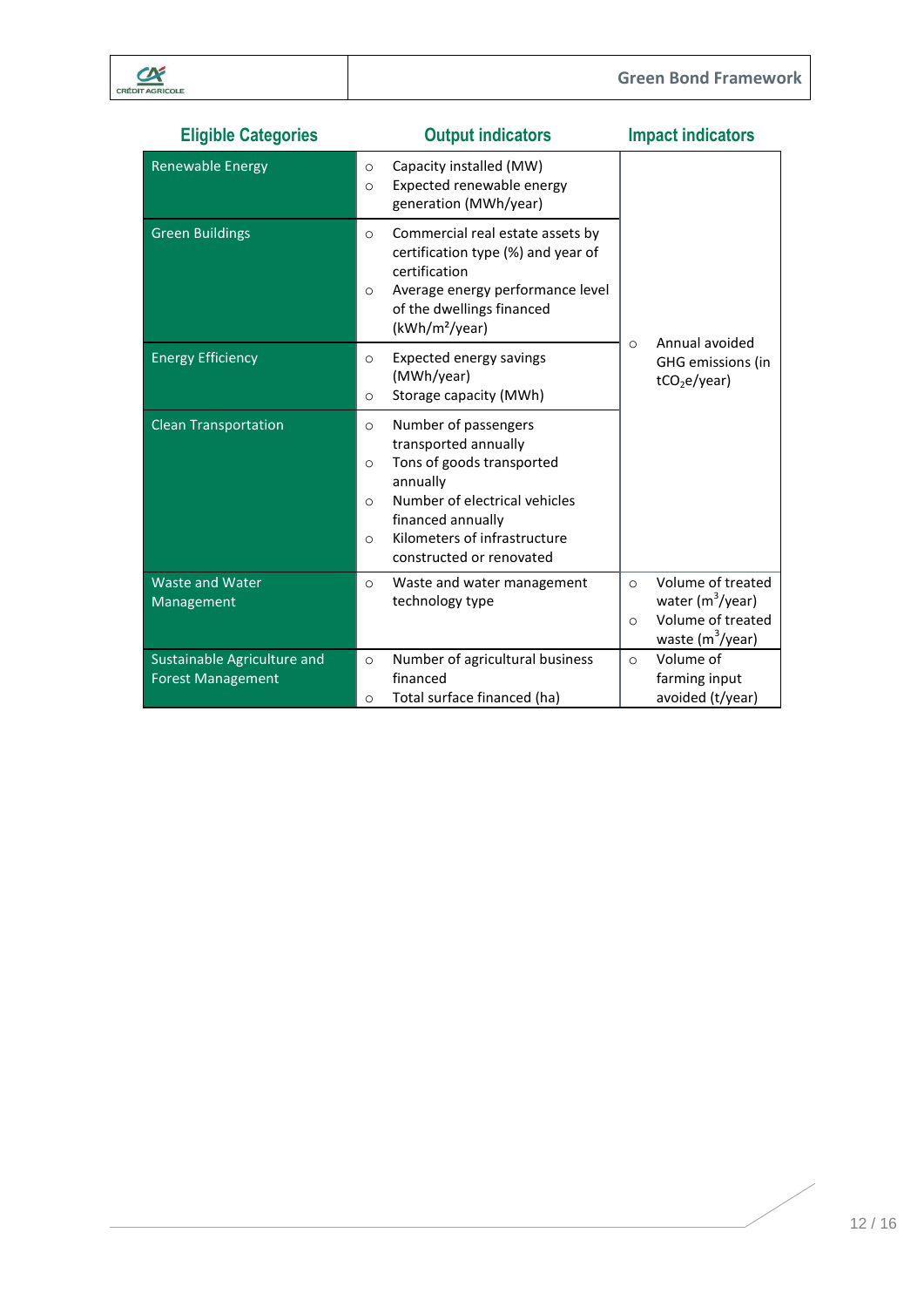

# <span id="page-12-0"></span>**III. External Verification**

A. Second Party Opinion

<span id="page-12-1"></span>Crédit Agricole Green Bond Framework Second Party Opinion from Vigeo Eiris is publicly available on Crédit Agricole S.A. website.

# B. External audit

<span id="page-12-2"></span>Crédit Agricole S.A. will request a limited assurance report on the main features of its Green Bond reporting by an external auditor in the context occasion of the Crédit Agricole Group Annual Report ("Document de Référence").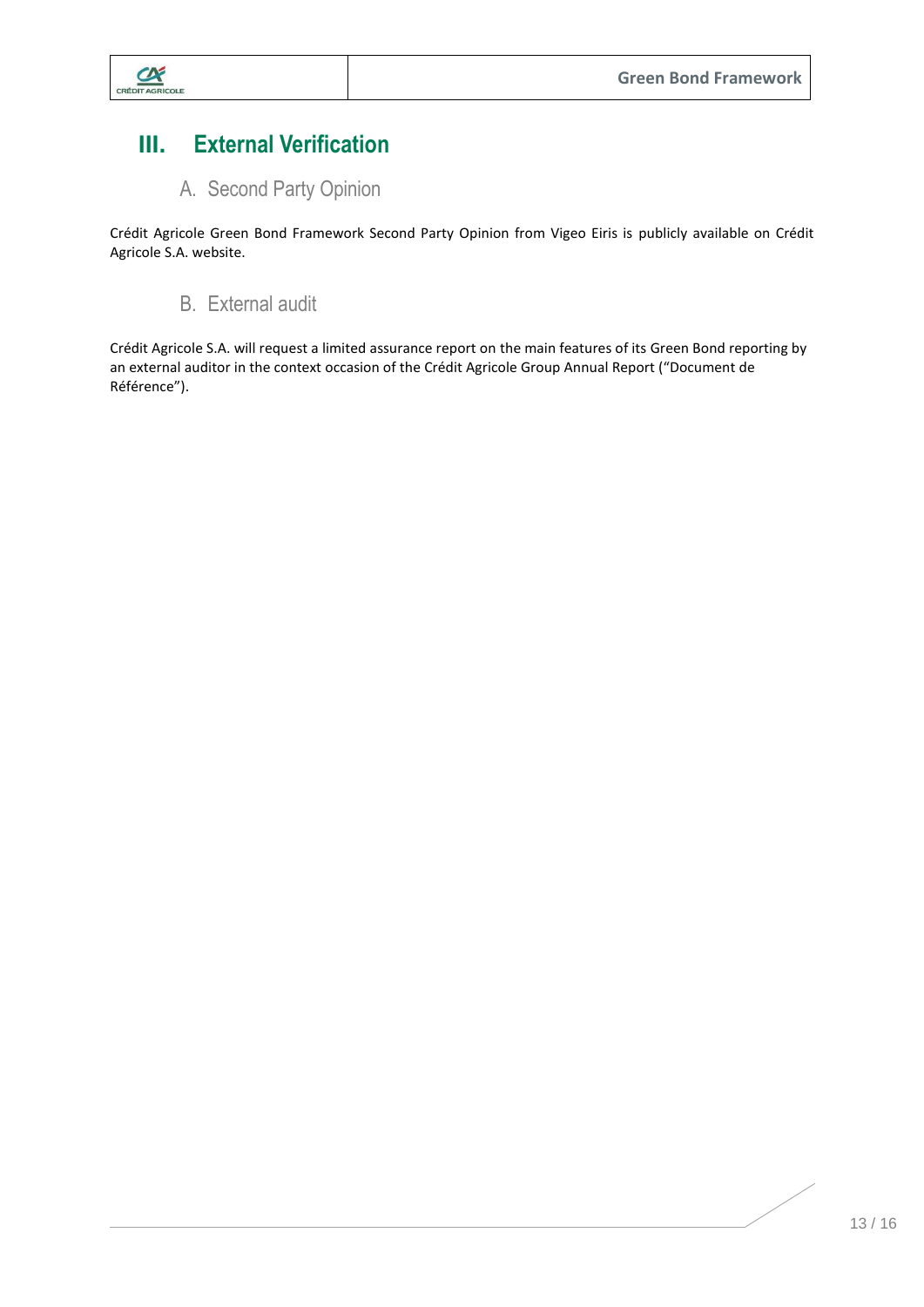

# **ANNEX Green ABCP Programs**

The Crédit Agricole Group has created special purpose entities to issue multi-seller Asset-Backed Commercial Paper notes ("ABCP"). These entities include Atlantic Asset Securitization LLC ("Atlantic"), La Fayette Asset Securitization LLC ("La Fayette") and LMA S.A. ("LMA"), (each an "ABCP Program" and together, the "ABCP Programs").

Depending on the ABCP Program, the programs generally purchase securities or financial instruments or make loans, secured by, or otherwise acquire interests in, trade receivables or financial assets ("Underlying Assets") from Crédit Agricole Corporate and Investment Bank clients ("Sellers"). The ABCP Programs finance the foregoing through the issuance of A1/P1/F1-rated commercial paper notes.

The ABCP Programs may issue Green ABCP to finance and re-finance, in whole or in part, Underlying Assets within the ABCP Programs that provide qualifying environmental benefits ("Eligible Green Assets").

The ABCP Programs operate within the Crédit Agricole Group and are consolidated under IFRS by Crédit Agricole Corporate and Investment Bank. The process for the identification, management and reporting of Eligible Green Assets within the ABCP Programs is integral to, and falls within the scope of, the Crédit Agricole Group's Green Bond Framework (the "Crédit Agricole Framework").

This Annex serves to provide further clarity around the application of the Crédit Agricole Framework and the four pillars of the Green Bond Principles in the context of Green ABCP which may be issued to finance Eligible Green Assets within the ABCP Programs.

The Green ABCP program will be presented for review, at least once per year, to the Credit Agricole Group Green Bond Committee referenced in the Crédit Agricole Framework.

#### A. Use of Proceeds

The Crédit Agricole Group entities allowed to issue Green Bonds and notes, in the form of asset-backed commercial paper, include the ABCP Programs within the scope of the Crédit Agricole Framework. The criteria described in the Use of Proceeds section of the Crédit Agricole Framework therefore will apply to the ABCP programs.

Eligible Green Assets in the ABCP Programs may include:

- 1) Underlying Assets designated to be Eligible Green Assets, either if the Seller is active only in green sectors (i.e., "pure players", e.g., if the Seller is a renewable energy developer) or as indicated by Seller pool data reports (e.g., electric vehicles in pools of auto loans, receivables from a "pure player") , and
- 2) Underlying Assets for which there are representations and reporting by the applicable Sellers that all or part of the proceeds received from the receivables transaction under the ABCP Programs will be used to finance or refinance assets belonging to Eligible Categories as defined in the Crédit Agricole Framework (e.g., a utility using the proceeds of the securitization to finance its green working capital).

#### B. Process for Project Evaluation and Selection

As the Administrative Agent for the ABCP programs, Crédit Agricole Corporate and Investment Bank will oversee the evaluation and selection of the Eligible Green Assets backing the Green ABCP issued. The respective ABCP Program structuring teams will participate in the pre-selection of potential Eligible Green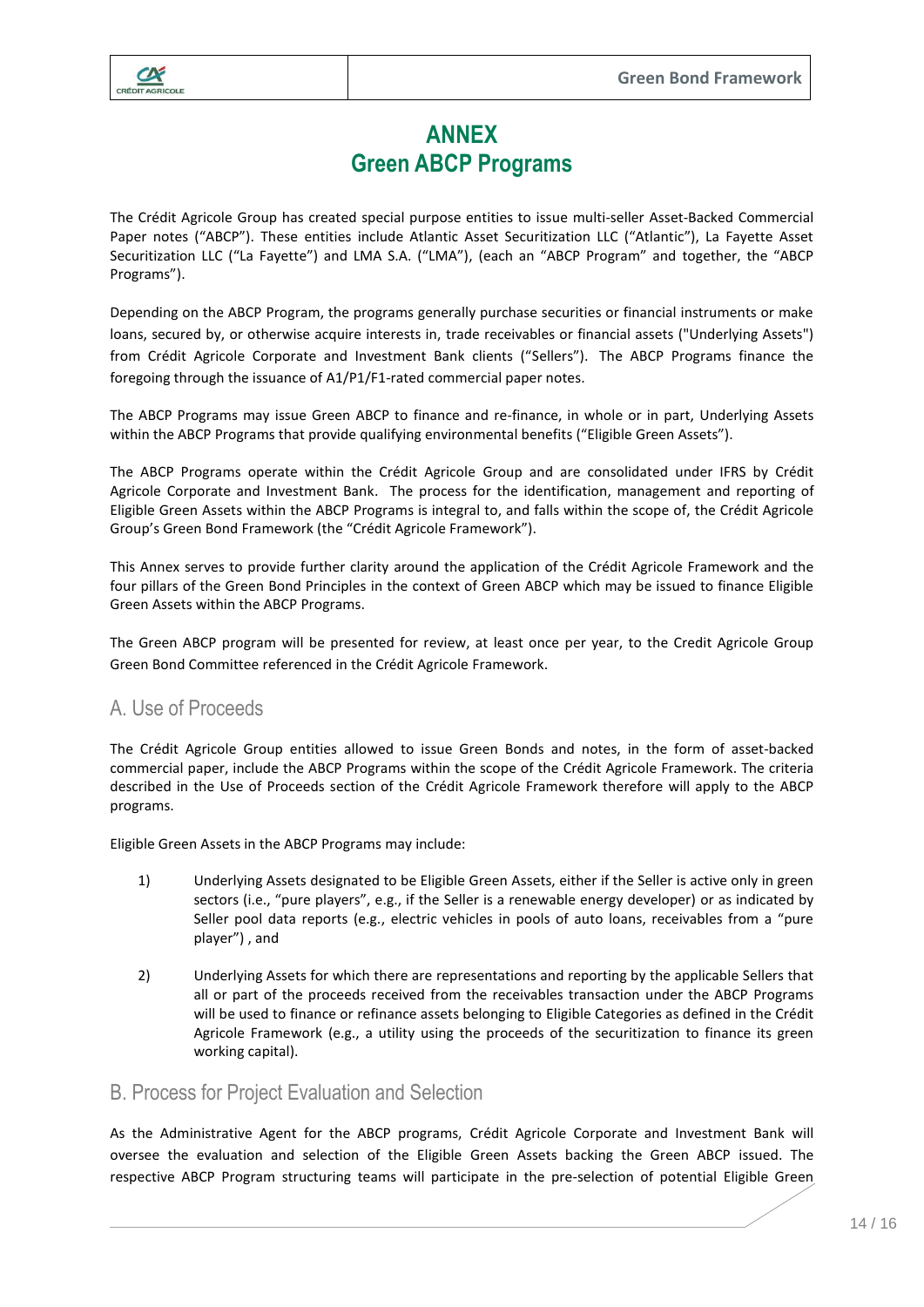

Assets, and, in conjunction with the Sustainable Banking Team, evaluate and verify the eligibility of the Eligible Green Assets and address documentation and on-going reporting requirements based on the Eligible Categories defined in the Crédit Agricole Framework.

## C. Management of Proceeds

The allocation process will be monitored through an internal information system. For each ABCP Program, Crédit Agricole Corporate and Investment Bank, as Administrative Agent, intends to maintain a pool of Eligible Green Assets greater than net Green ABCP outstanding.

#### **Pre-Funding**

In certain cases, given the short-term nature of Eligible Green Assets and Green ABCP, Eligible Green Assets in the form of green projects may be pre-funded by Green ABCP in order to have orderly draws of project investment funds during the planned phases of the project. In these instances, excess funds not yet applied to Eligible Green Assets may be invested in permitted short-term investments for a matched investment period. Any unutilized proceeds allocated to the applicable green project will be held as permitted investments until the maturity of the Green ABCP issued to finance the green project.

#### **Eligible Green Asset Sufficiency**

A minimum 10% and maximum 30% buffer between the amount of Eligible Green Assets and the outstanding Green ABCP will be established to safeguard Eligible Asset collateral sufficiency. This 10-30% buffer will be adjusted by the Administrative Agent depending on the nature of the assets and the Eligible Green Asset projection methodology applied in the respective ABCP Programs. The repayment structure of the Eligible Green Assets may be in the form of fixed, revolving or amortizing collateral pools. In the case of revolving or amortizing pools, if the Eligible Green Asset balance falls below the referenced Green ABCP issuance amount prior to maturity, such that there is a deficiency of eligible green collateral, excess Green ABCP issued will either be, depending on the investor's preference:

- 1) Allocated to the financing of other Eligible Green Assets [Green ABCP],
- 2) Allocated to the financing of other Underlying Assets [non Green ABCP], or
- 3) Reinvested in the form of permitted investments (cash or cash-equivalents) until the maturity date of the Green ABCP purchased [non Green ABCP].

Green ABCP issued will have a unique CUSIP for publication and monitoring purposes. To the extent permitted, Green ABCP issued may be structured with an issuer call and/or investor put right to accelerate the maturity of the notes in the event of an Eligible Green Asset insufficiency.

# D. Reporting

#### **Allocation Reporting**

Crédit Agricole Corporate and Investment Bank, as Administrative Agent of the ABCP programs, will report, to the extent the relevant information is provided by Sellers, at a minimum, quarterly, on Eligible Green Asset pool balances, by industry, asset type, purchase limit, and invested amount, along with Green ABCP issued and any pre-funding balances, in the monthly investor reports for the applicable ABCP programs.

#### **Impact Reporting**

Crédit Agricole Corporate and Investment Bank, as Administrative Agent of the ABCP programs, may provide impact reporting, to the extent impact reporting is provided by Sellers, at a minimum, yearly, about the